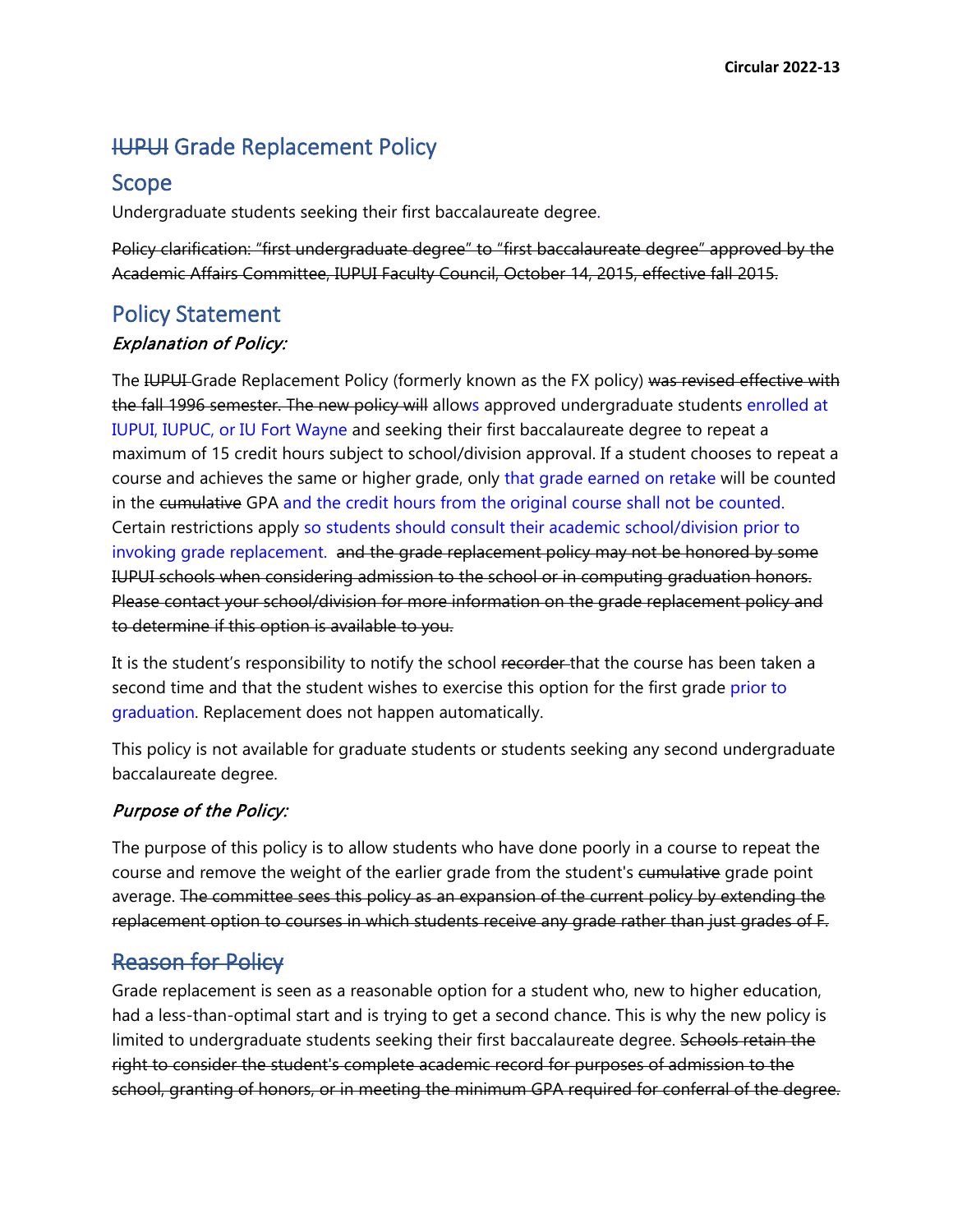### **Procedures**

- 1. The effective date is the beginning of the fall 1996 semester. Any course being used to replace an earlier taking of the course must be taken in the fall of 1996 or later.
- 2. The provisions apply to students pursuing their first an undergraduate baccalaureate degree only.
- 3. A student may exercise the grade replacement policy for a maximum of [1](#page-1-0)5 credit hours.<sup>1</sup> The 15-credit hour limit includes any course previously replaced under historical FX or grade replacement policy.
- 4. Grade replacement replaces use of the FX option. Grades previously granted FX will be honored subject to #3 above.
- 5. A student may exercise the grade replacement policy no more than two times for a single course. Each attempted replacement will count towards the 15-credit limit.
- 6. Grade replacement is available only for courses taken at Indiana University. Once invoked, a student may not subsequently request reversal of the grade replacement granted to a particular course.
- 7. Students who re-enroll in a course must initiate a request for grade replacement with their academic unit prior to graduation. Replacement does not happen automatically. Consent of the principal administrator of the student's degree-granting unit is required.
- 8. Any grade may be replaced. The replaced grade will then be excluded from the cumulative grade point average. However, the course listing and the replaced grade will remain on the student's academic record with an "X" denoting that the grade is excluded from the cumulative grade point average. The repeated course grade must be the same as or higher than the previous attempt at the course. A student must receive a letter grade upon retake in order to change the previous grade to an "X." The previous grade remains on the transcript if the student receives a "W," "I", "R", or "NC" in the retaken course.
- 9. Only the grade earned on retake shall be counted toward grade point average. The credit hours from the replaced course shall not be counted.
- 10. Grade replacement will appear on the official student transcript as follows:

Replacement applied to fall 2021 courses and beyond: the replaced grade shall be changed to an "X". The original grade shall not appear on the transcript but may be retained as an internal grade by the student's unit and the campus registrar.

Replacement applied to courses between 1996 – summer 2021: the replaced grade remains on the student's academic record with an "X" placed next to the original grade denoting that the grade is excluded from the grade point average.

<span id="page-1-0"></span><sup>&</sup>lt;sup>1</sup> Due to the circumstances surrounding the COVID pandemic, courses in the spring 2020 term are exempt from the 15-credit hour grade replacement maximum. This applies to courses taken in spring 2020 to replace prior term courses as well as courses taken in future terms used to replace courses completed in spring 2020.